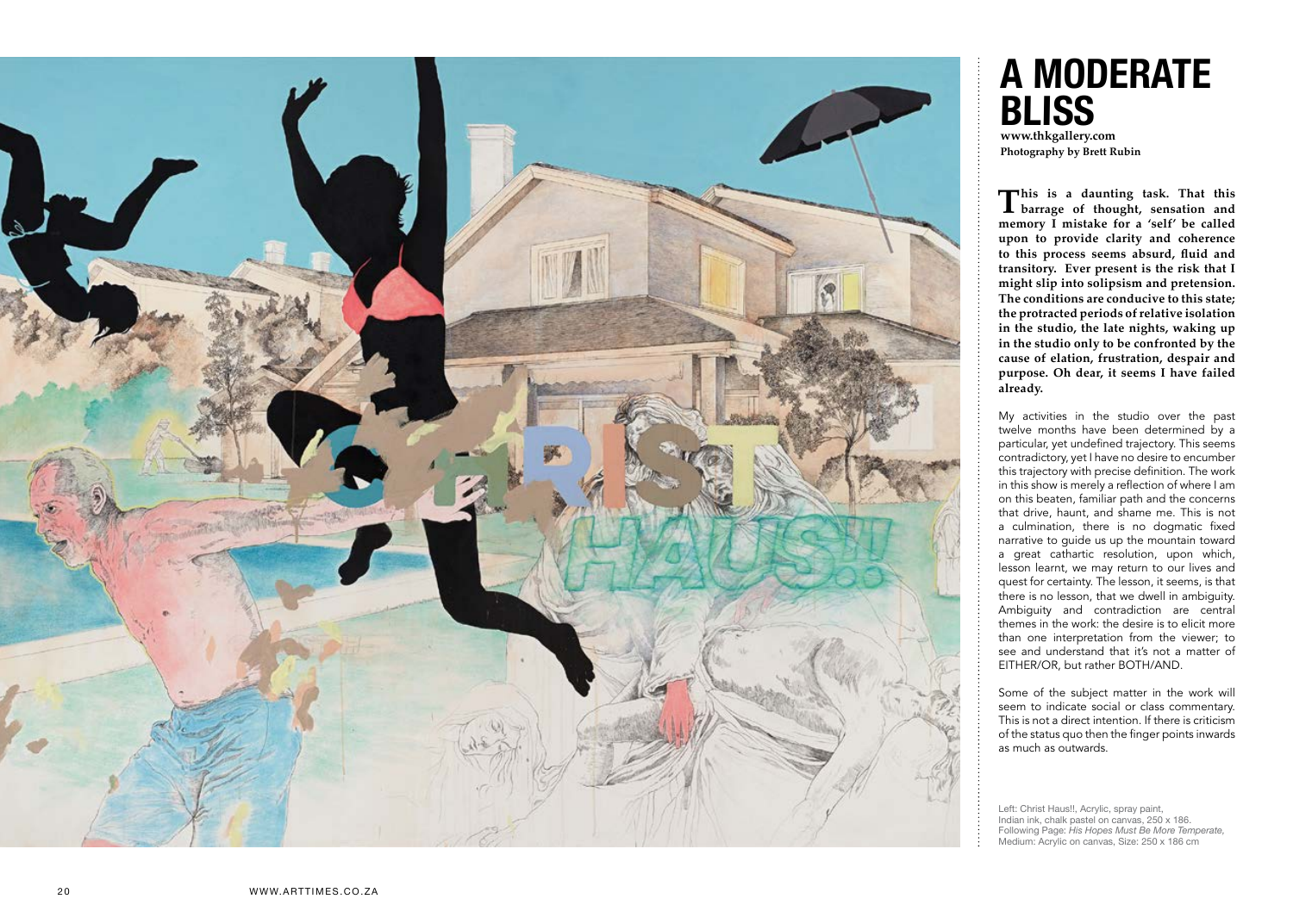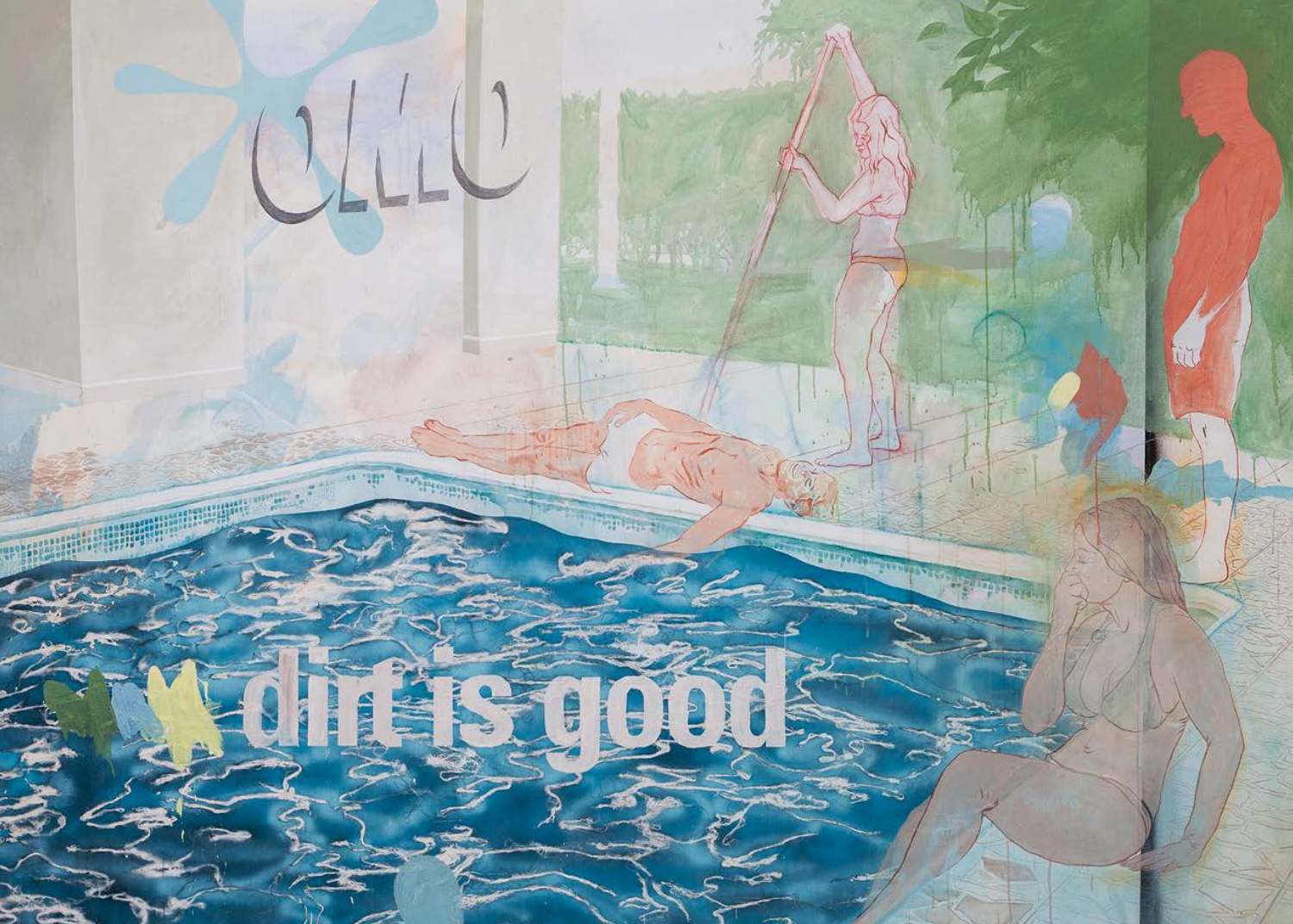

*Christ Haus 1*, Charcoal and chalk pastel on Fabriano, 114 x 83 cm (framed)



*Christ Haus 2*, Charcoal and chalk pastel on Fabriano, 114 x 83 cm (framed) Right: Cedarlake Rd and the Obsolete Mechanism, Acrylic on canvas, 145 x 175 cm